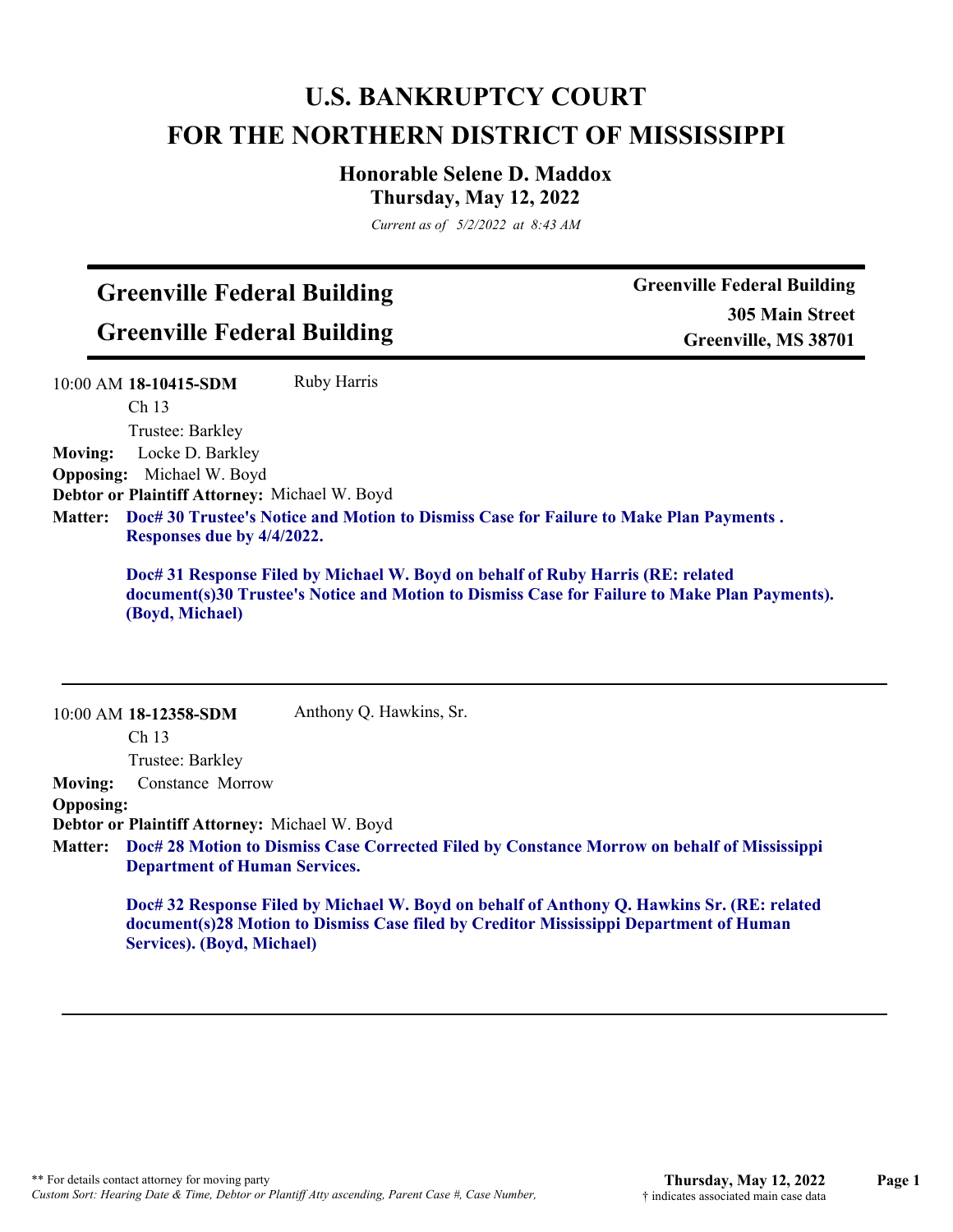10:00 AM **19-14286-SDM**  Ch 13 Trustee: Barkley Barbara D. Cross **Moving:** Locke D. Barkley **Opposing:** Michael W. Boyd **Debtor or Plaintiff Attorney:** Michael W. Boyd **Doc# 31 Trustee's Notice and Motion to Dismiss Case for Failure to Make Plan Payments . Matter: Responses due by 4/4/2022. Doc# 31 Response Filed by Michael W. Boyd on behalf of Barbara D. Cross (RE: related document(s)31 Trustee's Notice and Motion to Dismiss Case for Failure to Make Plan Payments). (Boyd, Michael)**

10:00 AM **19-15187-SDM**  Ch 13 Trustee: Barkley Brittany F. Jones **Moving:** Constance Morrow **Opposing:** Michael W. Boyd **Debtor or Plaintiff Attorney:** Michael W. Boyd **Doc# 32 Motion to Dismiss Case Corrected Filed by Constance Morrow on behalf of Mississippi Matter: Department of Human Services. Doc# 36 Response Filed by Michael W. Boyd on behalf of Brittany F. Jones (RE: related document(s)32 Motion to Dismiss Case filed by Creditor Mississippi Department of Human Services). (Boyd, Michael)**

10:00 AM **21-10804-SDM**  Marvin Taylor

Ch 13

Trustee: Barkley

**Moving:** Locke D. Barkley

**Opposing:** Michael W. Boyd

**Debtor or Plaintiff Attorney:** Michael W. Boyd

**Doc# 46 Trustee's Notice and Motion to Dismiss Case for Failure to Make Plan Payments . Matter: Responses due by 4/4/2022.**

**Doc# 47 Response Filed by Michael W. Boyd on behalf of Marvin Taylor (RE: related document(s)46 Trustee's Notice and Motion to Dismiss Case for Failure to Make Plan Payments). (Boyd, Michael)**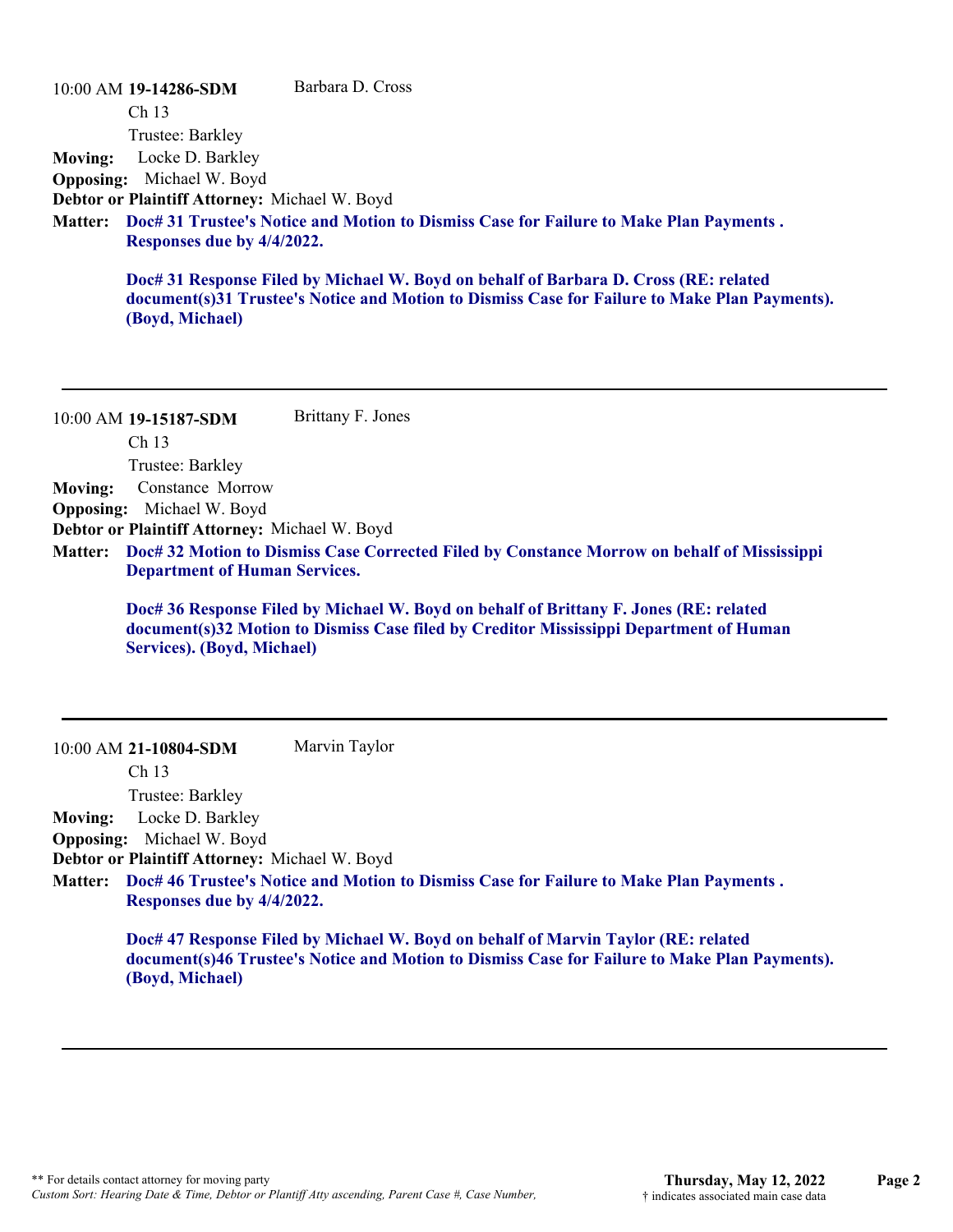10:00 AM **21-11571-SDM**  Ch 13 Trustee: Barkley Pauline Green **Moving:** Locke D. Barkley **Opposing:** Michael W. Boyd **Debtor or Plaintiff Attorney:** Michael W. Boyd **Doc# 22 Trustee's Notice and Motion to Dismiss Case for Failure to Make Plan Payments . Matter: Responses due by 4/4/2022. Doc# 23 Response Filed by Michael W. Boyd on behalf of Pauline Green (RE: related document(s)22 Trustee's Notice and Motion to Dismiss Case for Failure to Make Plan Payments). (Boyd, Michael)**

10:00 AM **22-10044-SDM**  Ch 13 Trustee: Barkley Dwight A. Butler **Moving:** Locke D. Barkley **Opposing:** Michael W. Boyd **Debtor or Plaintiff Attorney:** Michael W. Boyd **Doc# 19 Trustee's Notice and Motion to Dismiss Case . Responses due by 4/4/2022. Matter:**

> **Doc# 20 Response Filed by Michael W. Boyd on behalf of Dwight A. Butler (RE: related document(s)19 Trustee's Notice and Motion to Dismiss Case). (Boyd, Michael)**

|                  | 10:00 AM 22-10381-SDM                                | Johnny L. Wade                                                                                      |
|------------------|------------------------------------------------------|-----------------------------------------------------------------------------------------------------|
|                  | Ch <sub>13</sub>                                     |                                                                                                     |
|                  | Trustee: Barkley                                     |                                                                                                     |
| <b>Moving:</b>   | Locke D. Barkley                                     |                                                                                                     |
| <b>Opposing:</b> |                                                      |                                                                                                     |
|                  | <b>Debtor or Plaintiff Attorney: Michael W. Boyd</b> |                                                                                                     |
|                  | <b>Locke D. Barkley</b>                              | Matter: Doc# 12 Objection to Confirmation of Chapter 13 Plan Filed by Locke D. Barkley on behalf of |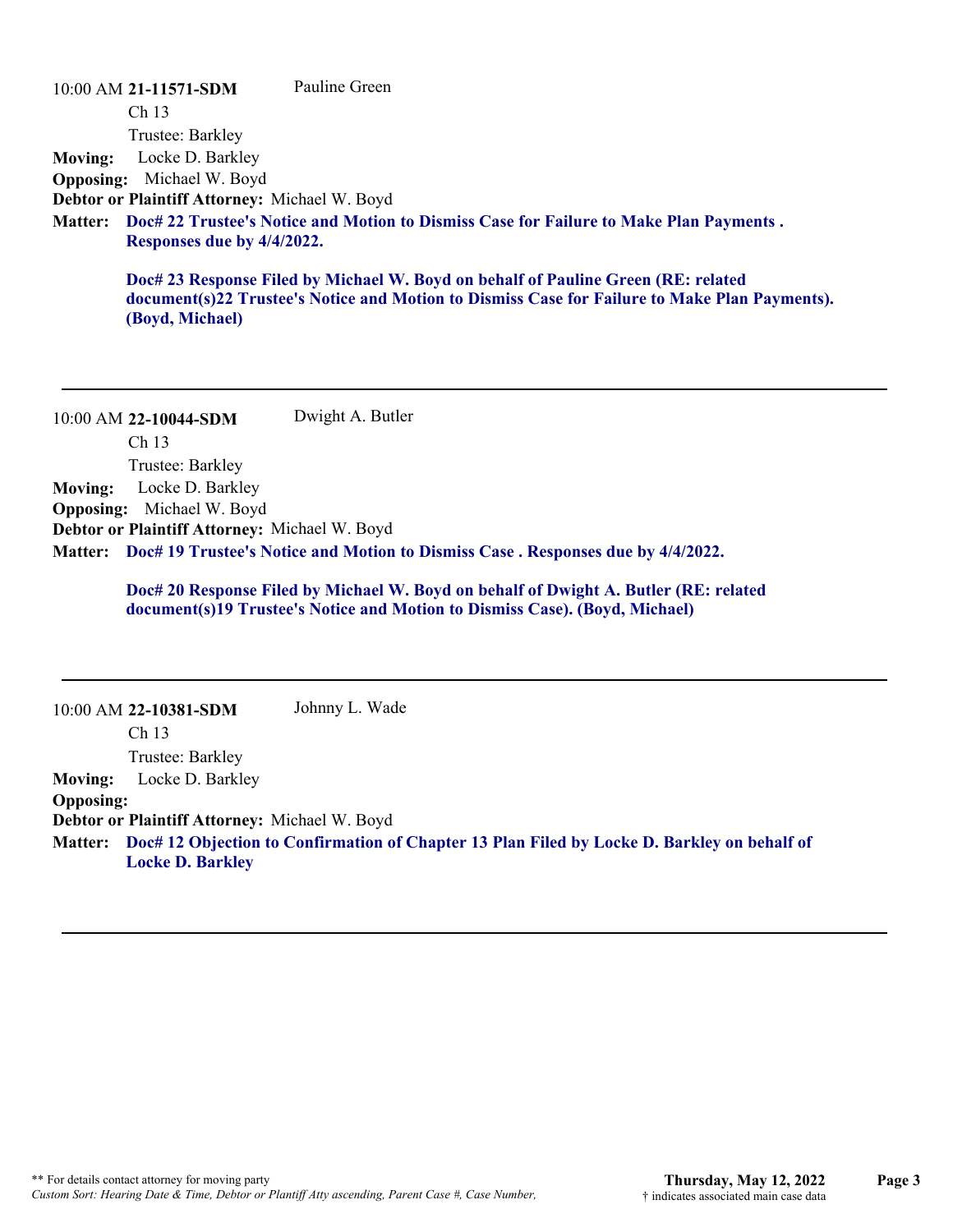10:00 AM **21-12187-SDM**  Ch 13 Trustee: Barkley Hamilton Young **Moving:** Eric C Miller **Opposing:** J. Madison Brooks III **Debtor or Plaintiff Attorney:** J. Madison Brooks **Doc# 40 Objection to Confirmation of Chapter 13 Plan Filed by Eric C Miller on behalf of Matter: JPMorgan Chase Bank, National Association Doc# 46 Response Filed by J. Madison Brooks III on behalf of Hamilton Young (RE: related document(s)40 Objection to Confirmation of the Chapter 13 Plan filed by Creditor JPMorgan**

**Chase Bank, National Association). (Brooks, J.)**

10:00 AM **22-10208-SDM**  Ch 13 Trustee: Barkley Steven Corbin **Moving:** Locke D. Barkley **Opposing: Debtor or Plaintiff Attorney:** J. Madison Brooks **Doc# 14 Objection to Confirmation of Chapter 13 Plan Filed by Locke D. Barkley on behalf of Matter: Locke D. Barkley**

10:00 AM **22-10224-SDM**  Ch 13 Trustee: Barkley Carolyn Denise Clark **Moving:** Locke D. Barkley **Opposing: Debtor or Plaintiff Attorney:** J. Madison Brooks **Doc# 27 Objection to Confirmation of Chapter 13 Plan Filed by Locke D. Barkley on behalf of Matter: Locke D. Barkley**

10:00 AM **22-10385-SDM**  Ch 13 Trustee: Barkley Tyrekis R. Cameron **Moving:** Constance Morrow **Opposing: Debtor or Plaintiff Attorney:** J. Madison Brooks **Doc# 29 Objection to Confirmation of Chapter 13 Plan Filed by Constance Morrow on behalf of Matter: Mississippi Department of Human Services**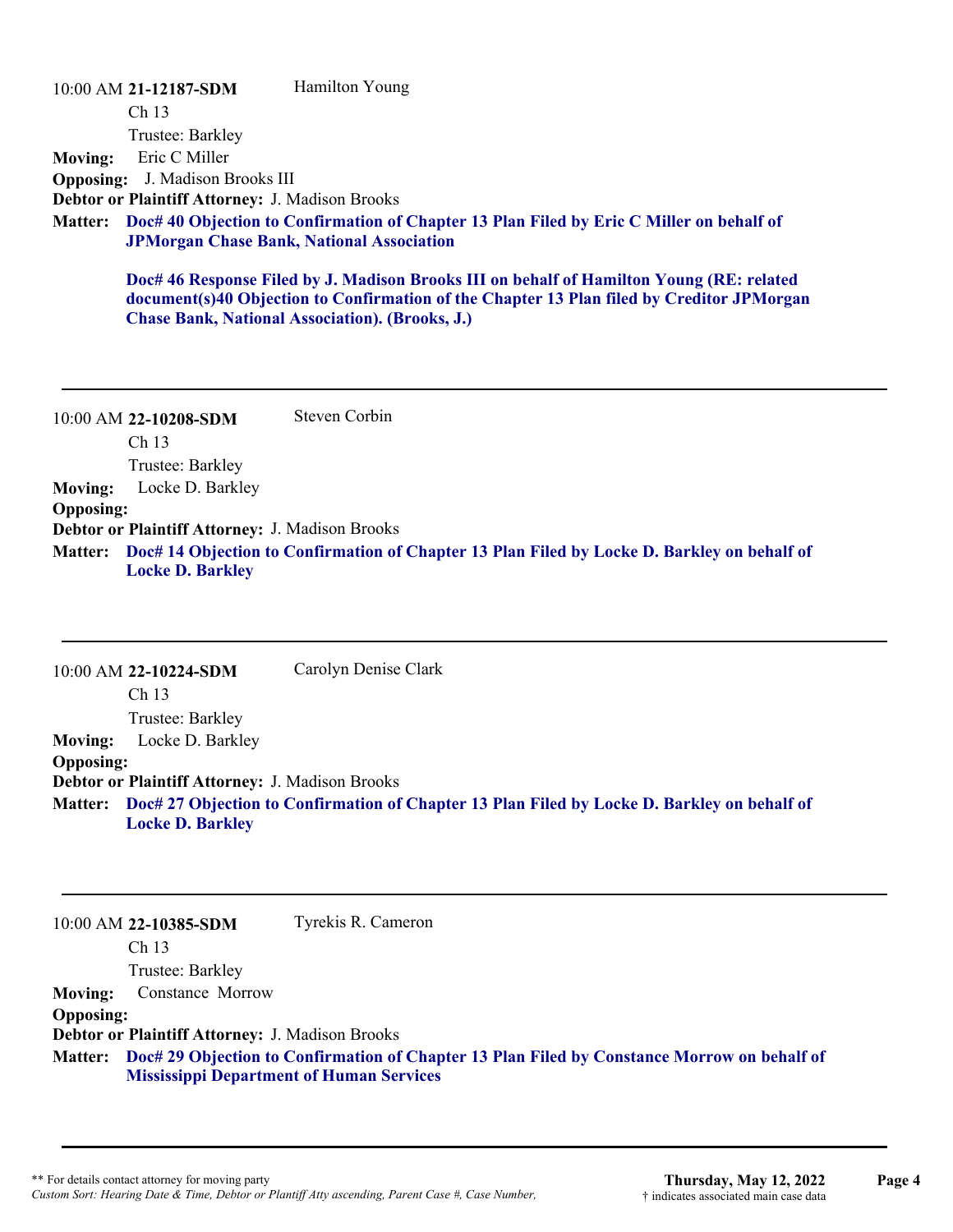| 10:00 AM 21-11735-SDM                               | Cynthia Young                                                                                 |
|-----------------------------------------------------|-----------------------------------------------------------------------------------------------|
| Ch <sub>13</sub>                                    |                                                                                               |
| Trustee: Barkley                                    |                                                                                               |
| Locke D. Barkley<br><b>Moving:</b>                  |                                                                                               |
| <b>Opposing:</b>                                    |                                                                                               |
| <b>Debtor or Plaintiff Attorney: Vallrie Dorsey</b> |                                                                                               |
| <b>Matter:</b>                                      | Doc# 52 Objection to Confirmation of Chapter 13 Plan (Second Amended Plan Dkt.) Filed by      |
|                                                     | Locke D. Barkley on behalf of Locke D. Barkley                                                |
|                                                     |                                                                                               |
|                                                     |                                                                                               |
|                                                     |                                                                                               |
| 10:00 AM 22-10460-SDM                               | Cynthia Harris                                                                                |
| Ch <sub>7</sub>                                     |                                                                                               |
| Trustee: Levingston                                 |                                                                                               |
| Gregory J. Walsh<br><b>Moving:</b>                  |                                                                                               |
| <b>Opposing:</b>                                    |                                                                                               |
| <b>Debtor or Plaintiff Attorney: Vallrie Dorsey</b> |                                                                                               |
| <b>Matter:</b>                                      | Doc# 16 Motion for Relief from Stay with Exhibits as to the 2017 Chevrolet Malibu., Motion to |
|                                                     | Abandon . Filed by Gregory J. Walsh on behalf of Exeter Finance LLC.                          |

| 10:00 AM 21-10596-SDM                           | Connie Crocker                                                                                 |
|-------------------------------------------------|------------------------------------------------------------------------------------------------|
| Ch <sub>13</sub>                                |                                                                                                |
| Trustee: Barkley                                |                                                                                                |
| Moving: Locke D. Barkley                        |                                                                                                |
| <b>Opposing:</b> W. Heath Franklin              |                                                                                                |
| Debtor or Plaintiff Attorney: W. Heath Franklin |                                                                                                |
| Responses due by 4/4/2022.                      | Matter: Doc# 36 Trustee's Notice and Motion to Dismiss Case for Failure to Make Plan Payments. |
|                                                 | Doc# 37 Response Filed by W. Heath Franklin on behalf of Connie Crocker (RE: related           |

**document(s)36 Trustee's Notice and Motion to Dismiss Case for Failure to Make Plan Payments). (Franklin, W.)**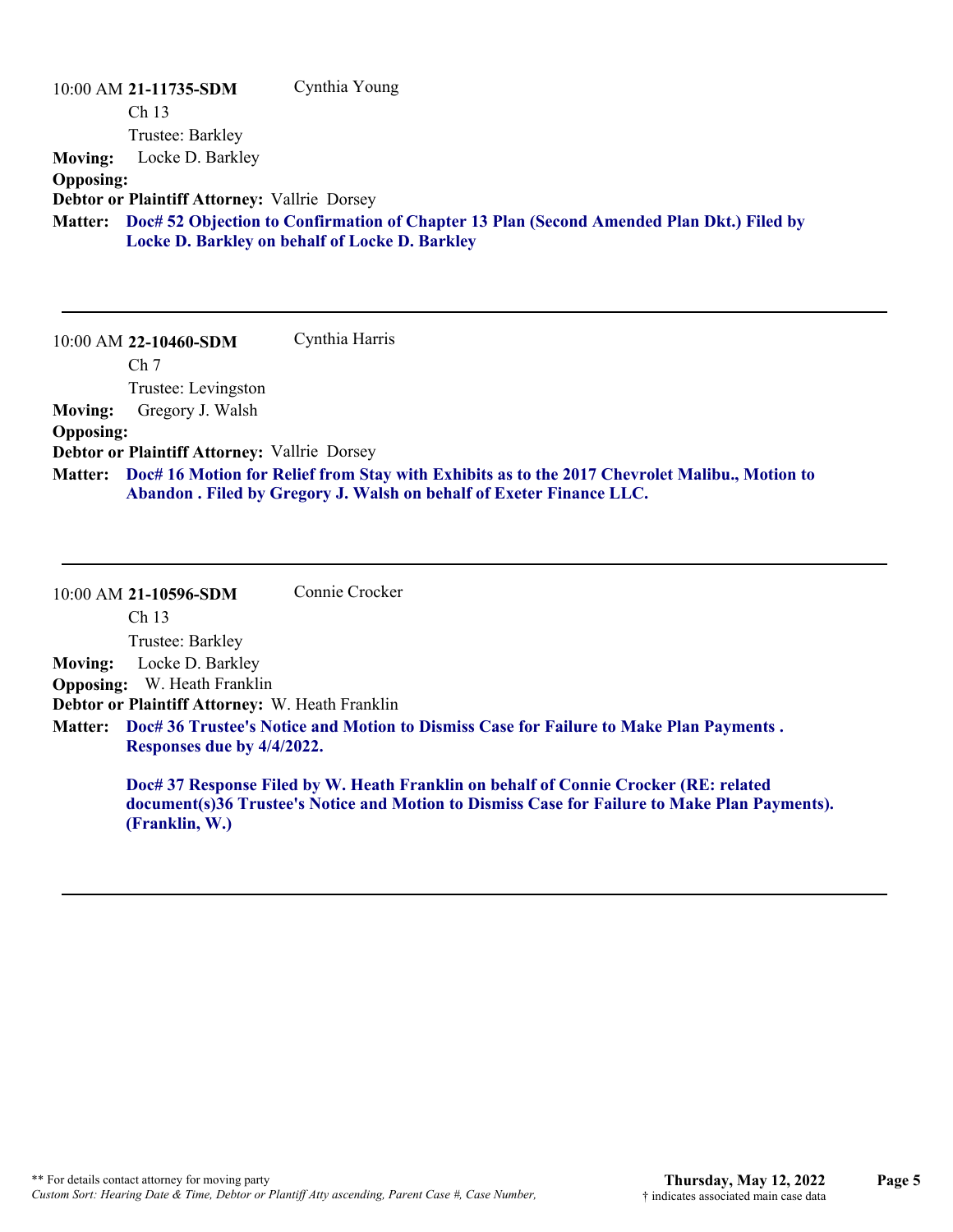10:00 AM **16-14506-SDM**  Ch 12 Trustee: Barkley William Cary Hood **Moving:** Craig M. Geno **Opposing:** Abigail M Marbury **Debtor or Plaintiff Attorney:** Craig M. Geno Glenn H. Williams **Doc# 427 Third Application for Compensation for Taylor, Powell, Wilson & Hartford, P.A., Matter: Accountant, Fee: \$2,906.75, Expenses: \$0.00. Filed by Craig M. Geno.**

> **Doc# 431 Objection Filed by Abigail M Marbury on behalf of U. S. Trustee (RE: related document(s)427 Application for Compensation filed by Accountant Taylor, Powell, Wilson & Hartford, P.A.). (Marbury, Abigail)**

10:00 AM **16-14507-SDM**  Ch 12 Trustee: Barkley Curtis G Hood **Moving:** Craig M. Geno **Opposing:** Abigail M Marbury **Debtor or Plaintiff Attorney:** Craig M. Geno

**Doc# 371 Third Application for Compensation for Taylor, Powell, Wilson & Hartford, P.A., Matter: Accountant, Fee: \$3,145.00, Expenses: \$0.00. Filed by Craig M. Geno.**

**Doc# 375 Objection Filed by Abigail M Marbury on behalf of U. S. Trustee (RE: related document(s)371 Application for Compensation filed by Accountant Taylor, Powell, Wilson & Hartford, P.A.). (Marbury, Abigail)**

|                | 10:00 AM 16-14509-SDM                       | Howard Allen Hood                                                                                                                                                  |
|----------------|---------------------------------------------|--------------------------------------------------------------------------------------------------------------------------------------------------------------------|
|                | Ch <sub>12</sub>                            |                                                                                                                                                                    |
|                | Trustee: Barkley                            |                                                                                                                                                                    |
| <b>Moving:</b> | Craig M. Geno                               |                                                                                                                                                                    |
|                | <b>Opposing:</b> Abigail M Marbury          |                                                                                                                                                                    |
|                | Debtor or Plaintiff Attorney: Craig M. Geno |                                                                                                                                                                    |
|                |                                             | Jarret P. Nichols                                                                                                                                                  |
|                |                                             | Glenn H. Williams                                                                                                                                                  |
| <b>Matter:</b> |                                             | Doc# 482 Third Application for Compensation for Taylor, Powell, Wilson & Hartford, P.A.,<br>Accountant, Fee: \$3,233.00, Expenses: \$0.00. Filed by Craig M. Geno. |

**Doc# 493 Objection Filed by Abigail M Marbury on behalf of U. S. Trustee (RE: related document(s)482 Application for Compensation filed by Accountant Taylor, Powell, Wilson & Hartford, P.A.). (Marbury, Abigail)**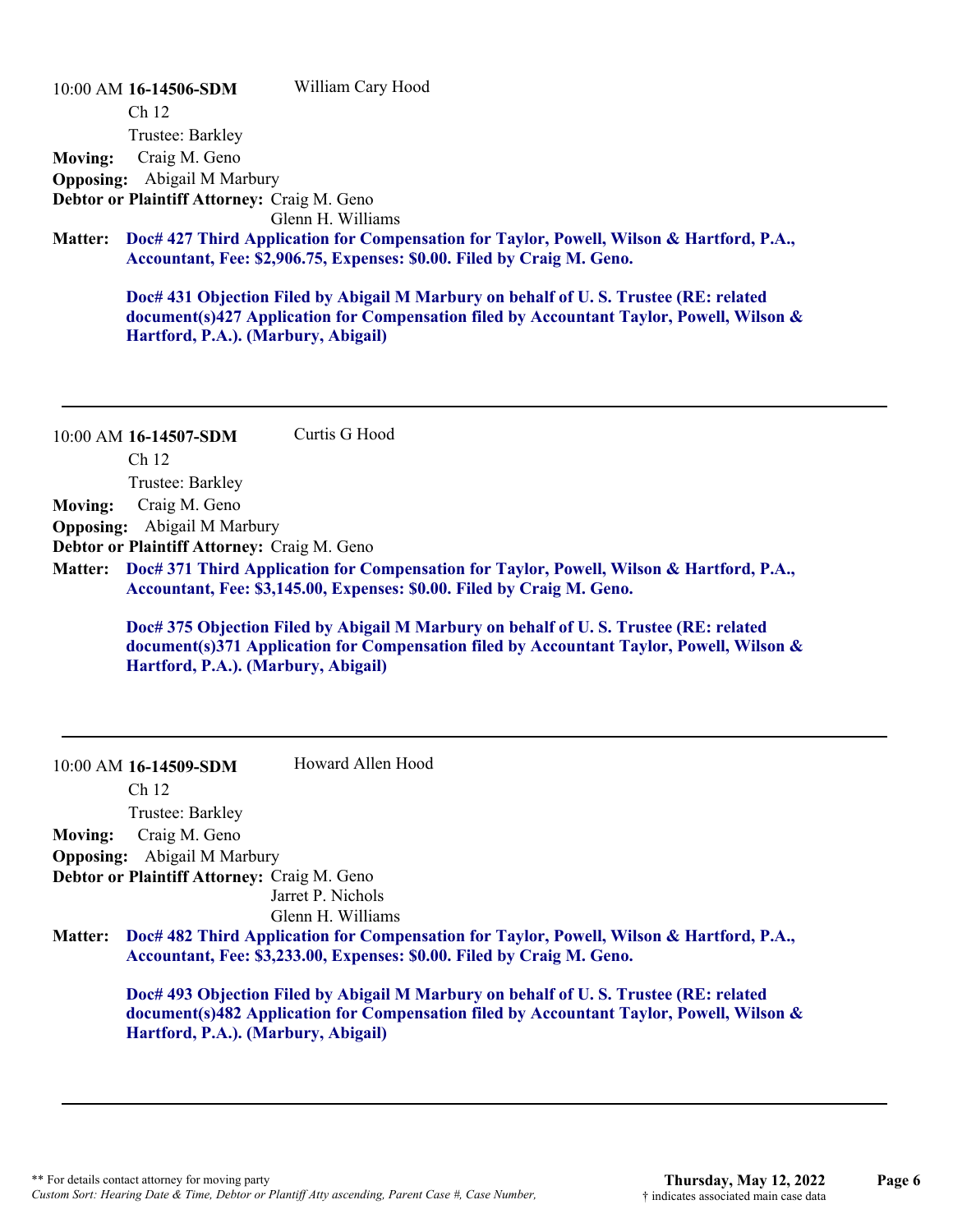10:00 AM **16-14511-SDM** 

Kenneth Brown Hood

Ch 12

Trustee: Barkley

**Moving:** Harold J. Barkley Jr.

**Opposing:**

**Debtor or Plaintiff Attorney:** Craig M. Geno Jarret P. Nichols

Glenn H. Williams

**Doc# 610 Motion and Notice to Modify Confirmed Plan Filed by Harold J. Barkley Jr. on behalf Matter: of Harold J. Barkley Jr.. Response due by 03/28/2022.**

**Doc# 613 Response and Objection of Rabo Agrifinance, Inc. to Trustee's Notice and Motion to Modify Filed by April D. Robertson on behalf of Rabo Agrifinance, Inc. (RE: related document(s)610 Motion and Notice to Modify Confirmed Plan filed by Trustee Harold J. Barkley). (Attachments: # 1 Exhibit "A" - Judgment Lien, Dist. Ct., Blackhawk - July 15, 2016 # 2 Exhibit "B" - IA Judgment Enrolled, 1st Dist. of Bol. Co. - October 14, 2016 # 3 Exhibit "C" - Order for Sale - DK #586 # 4 Exhibit "D" - Sectional Map) (Robertson, April)** 

**Doc# 614 Response Filed by Bradley T. Golmon on behalf of Helena Chemical Company (RE: related document(s)610 Motion and Notice to Modify Confirmed Plan filed by Trustee Harold J. Barkley). (Attachments: # 1 Exhibit 2015 Deed of Trust) (Golmon, Bradley)**

|                | 10:00 AM 16-14511-SDM                       | Kenneth Brown Hood                                                                                                                                                 |
|----------------|---------------------------------------------|--------------------------------------------------------------------------------------------------------------------------------------------------------------------|
|                | Ch <sub>12</sub>                            |                                                                                                                                                                    |
|                | Trustee: Barkley                            |                                                                                                                                                                    |
| <b>Moving:</b> | Craig M. Geno                               |                                                                                                                                                                    |
|                | <b>Opposing:</b> Abigail M Marbury          |                                                                                                                                                                    |
|                | Debtor or Plaintiff Attorney: Craig M. Geno |                                                                                                                                                                    |
|                |                                             | Jarret P. Nichols                                                                                                                                                  |
|                |                                             | Glenn H. Williams                                                                                                                                                  |
| <b>Matter:</b> |                                             | Doc# 615 Third Application for Compensation for Taylor, Powell, Wilson & Hartford, P.A.,<br>Accountant, Fee: \$3,408.00, Expenses: \$0.00. Filed by Craig M. Geno. |
|                |                                             |                                                                                                                                                                    |

**Doc# 628 Objection Filed by Abigail M Marbury on behalf of U. S. Trustee (RE: related document(s)615 Application for Compensation). (Marbury, Abigail)**

10:00 AM **21-11832-SDM**  Ch 11

Express Grain Terminals, LLC

**Moving:** Mary-Tipton Thalheimer

**Opposing:**

**Debtor or Plaintiff Attorney:** Craig M. Geno

**Doc# 2712 Motion for Relief from Stay ., Motion to Abandon . Filed by Mary-Tipton Thalheimer Matter: on behalf of Heartland Renaissance Fund Sub 32, LLC. (Attachments: # 1 Exhibit A # 2 Exhibit B # 3 Exhibit C # 4 Exhibit D # 5 Exhibit E # 6 Proposed Order) (Thalheimer, Mary-Tipton)**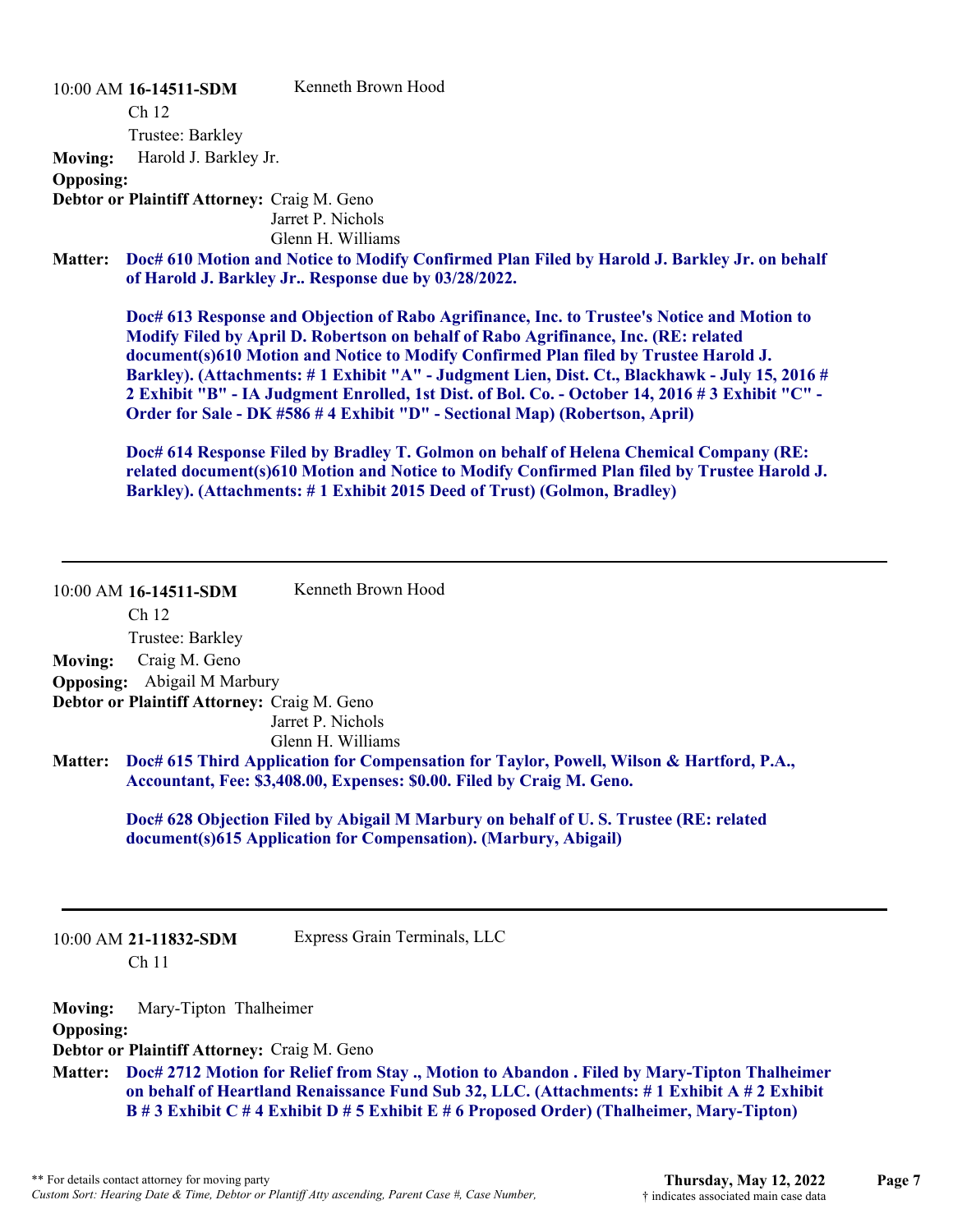|                       | $10:00$ AM 22-10586-SDM                     | T and E Diesel Repair, LLC                                                                                                                                                                                                            |
|-----------------------|---------------------------------------------|---------------------------------------------------------------------------------------------------------------------------------------------------------------------------------------------------------------------------------------|
|                       | Ch <sub>11</sub>                            |                                                                                                                                                                                                                                       |
|                       | Trustee: Byrd                               |                                                                                                                                                                                                                                       |
| <b>Status Hearing</b> |                                             |                                                                                                                                                                                                                                       |
| <b>Moving:</b>        | Craig M. Geno                               |                                                                                                                                                                                                                                       |
| <b>Opposing:</b>      |                                             |                                                                                                                                                                                                                                       |
|                       | Debtor or Plaintiff Attorney: Craig M. Geno |                                                                                                                                                                                                                                       |
| <b>Matter:</b>        |                                             | Doc# 1 Chapter 11 Subchapter V Voluntary Petition Non-Individual . Chapter 11 Plan Small<br>Business Subchapter V Due by 06/21/2022. Government Proof of Claim due by 9/19/2022.<br>Non-Government Proofs of Claims due by 7/19/2022. |
|                       |                                             |                                                                                                                                                                                                                                       |

|                  | 10:00 AM 22-10586-SDM                       | T and E Diesel Repair, LLC                                                                 |
|------------------|---------------------------------------------|--------------------------------------------------------------------------------------------|
|                  | Ch 11                                       |                                                                                            |
|                  | Trustee: Byrd                               |                                                                                            |
| <b>Moving:</b>   | Craig M. Geno                               |                                                                                            |
| <b>Opposing:</b> |                                             |                                                                                            |
|                  | Debtor or Plaintiff Attorney: Craig M. Geno |                                                                                            |
| <b>Matter:</b>   |                                             | Doc# 37 Application to Employ Law Offices of Craig M. Geno, PLLC as Debtors Attorney Filed |
|                  |                                             | by Craig M. Geno on behalf of T and E Diesel Repair, LLC.                                  |

|                  | $10:00$ AM 22-10259-SDM                          | Theodore Alexander and                                                                              |
|------------------|--------------------------------------------------|-----------------------------------------------------------------------------------------------------|
|                  | Ch <sub>13</sub>                                 | Sanja Alexander                                                                                     |
|                  | Trustee: Barkley                                 |                                                                                                     |
| <b>Moving:</b>   | Locke D. Barkley                                 |                                                                                                     |
| <b>Opposing:</b> |                                                  |                                                                                                     |
|                  | Debtor or Plaintiff Attorney: A. E. Rusty Harlow |                                                                                                     |
|                  | <b>Locke D. Barkley</b>                          | Matter: Doc# 17 Objection to Confirmation of Chapter 13 Plan Filed by Locke D. Barkley on behalf of |